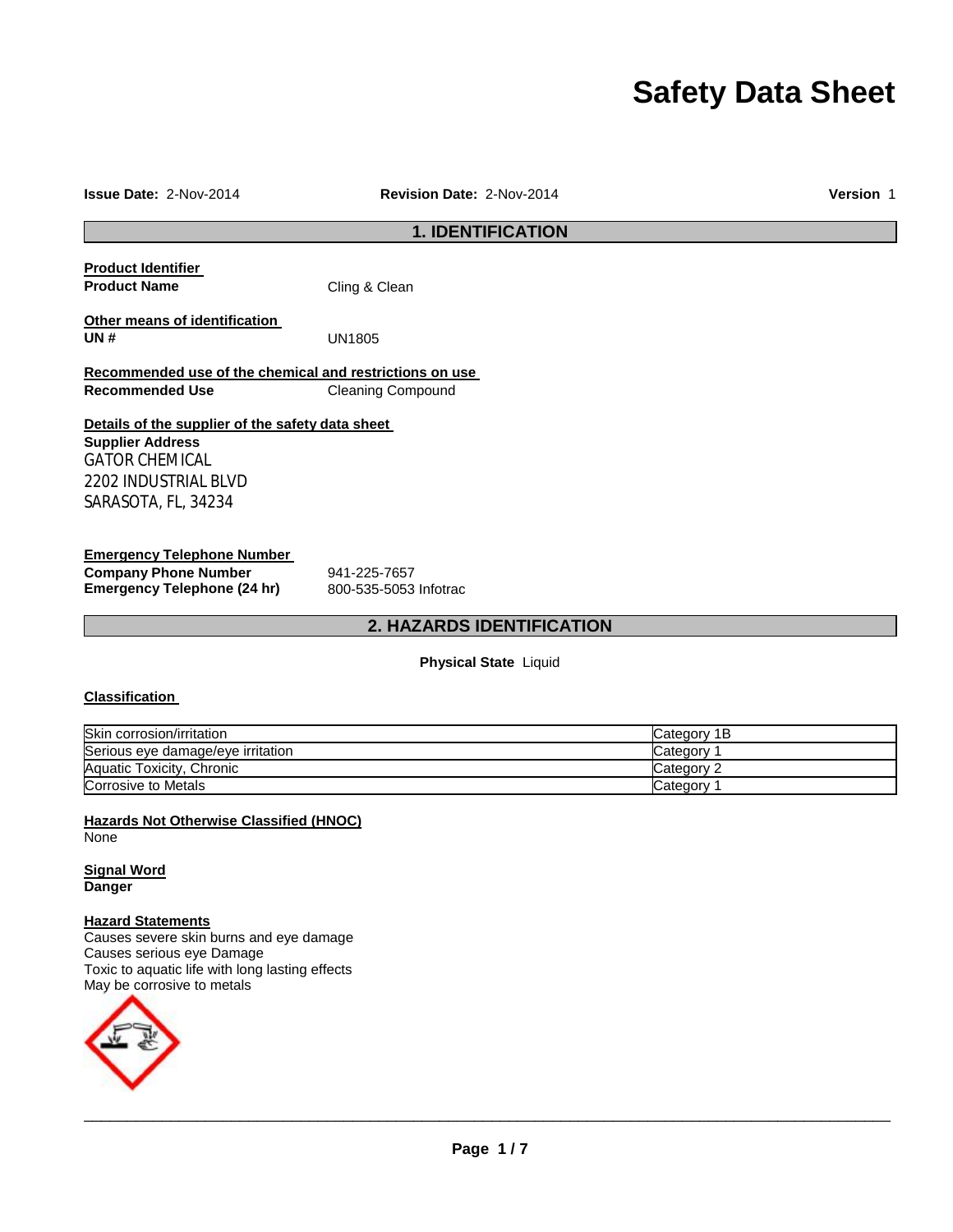#### **Precautionary Statements - Prevention**

Wash face, hands and any exposed skin thoroughly after handling Do not breathe dust/fume/gas/mist/vapors/spray Wear protective gloves/protective clothing/eye protection/face protection Avoid release to the environment

#### **Precautionary Statements - Response**

IF ON SKIN (or hair): Remove/Take off immediately all contaminated clothing. Rinse skin with water/shower. Wash contaminated clothing before reuse. IF SWALLOWED: rinse mouth. Do NOT induce vomiting.. IF INHALED: Remove to fresh air and keep at rest in a position comfortable for breathing. Immediately call a Poison Center or doctor/physician. IF IN EYES: Rinse cautiously with water for several minutes. Remove contact lenses, if present and easy to do. Continue rinsing. If eye irritation persists: Get medical advice/attention. Collect spillage

\_\_\_\_\_\_\_\_\_\_\_\_\_\_\_\_\_\_\_\_\_\_\_\_\_\_\_\_\_\_\_\_\_\_\_\_\_\_\_\_\_\_\_\_\_\_\_\_\_\_\_\_\_\_\_\_\_\_\_\_\_\_\_\_\_\_\_\_\_\_\_\_\_\_\_\_\_\_\_\_\_\_\_\_\_\_\_\_\_\_\_\_\_

Keep only in original container

#### **Precautionary Statements - Disposal**

Dispose of contents/container to an approved waste disposal plant

#### **Precautionary Statements – Storage:**

Store Locked Up Store in corrosive resistant container with liner

#### **Other Hazards:**

Toxic to aquatic life with long lasting effects

#### **3. COMPOSITION/INFORMATION ON INGREDIENTS**

| <b>Chemical Name</b>                     | <b>CAS No</b> | Weight-% |
|------------------------------------------|---------------|----------|
| <b>Phosphoric Acid</b>                   | 7664-38-2     | 30-35    |
| Nonylphenol polyethylene glycol ether    | 127087-87-0   | -5       |
| Alkyl dimethyl benzyl ammonium chlorides | Proprietary   | I-5      |

\*\*If Chemical Name/CAS No is "proprietary" and/or Weight-% is listed as a range, the specific chemical identity and/or percentage of composition has been withheld as a trade secret.\*\*

## **4. FIRST-AID MEASURES**

#### **First Aid Measures**

| <b>Eve Contact</b>  | Rinse thoroughly with plenty of water for at least 15 minutes, lifting lower and upper eyelids.<br>Consult a physician.                                                |
|---------------------|------------------------------------------------------------------------------------------------------------------------------------------------------------------------|
| <b>Skin Contact</b> | Wash with soap and water. Take off contaminated clothing. Wash contaminated clothing<br>before reuse. If skin irritation or rash occurs: Get medical advice/attention. |
| <b>Inhalation</b>   | Remove to fresh air.                                                                                                                                                   |
| Ingestion           | Clean mouth with water and drink afterwards plenty of water.                                                                                                           |

#### **Most important symptoms and effects**

**Symptoms Contact may cause irritation and redness.** 

#### **Indication of any immediate medical attention and special treatment needed**

**Notes to Physician Treat symptomatically.**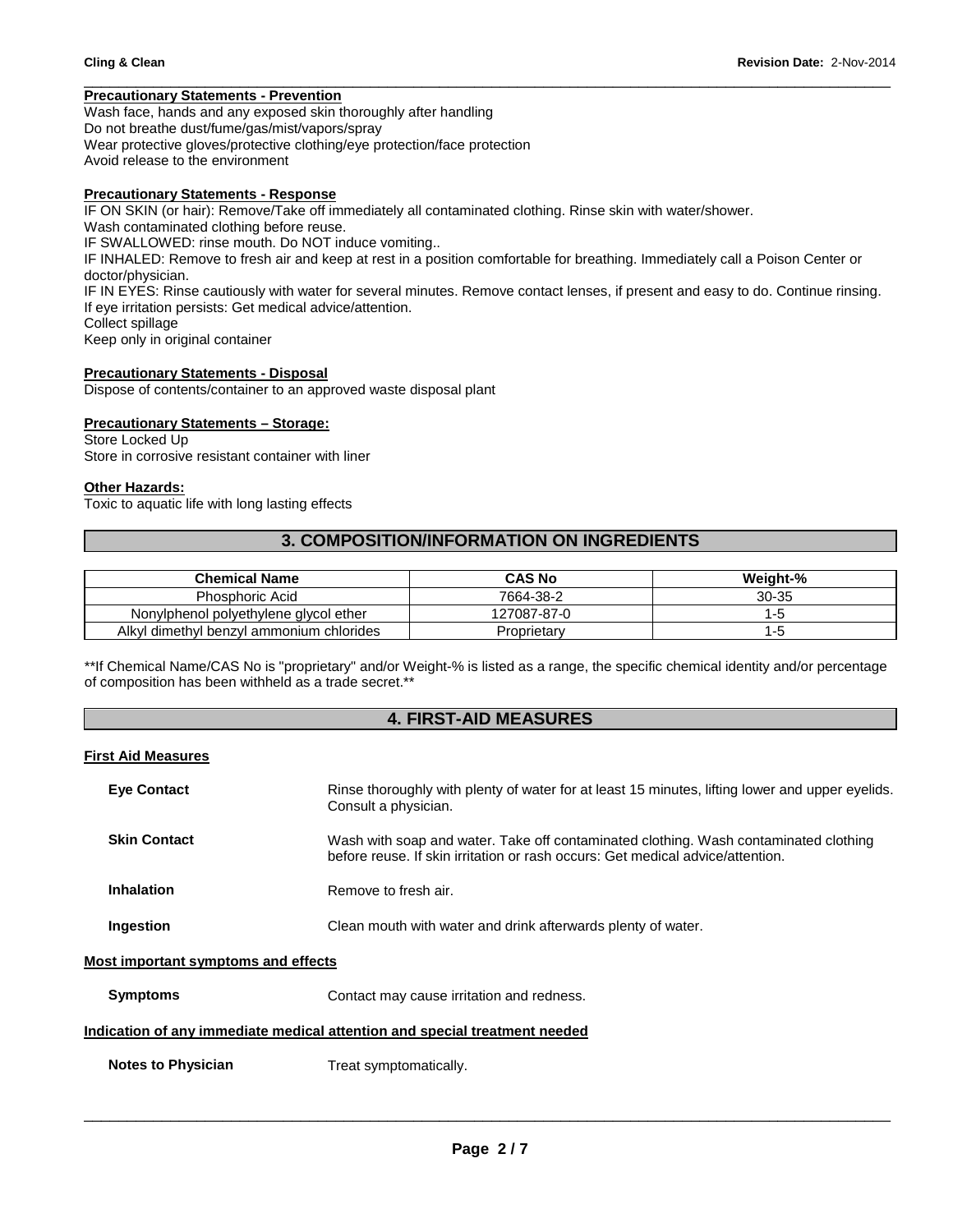#### \_\_\_\_\_\_\_\_\_\_\_\_\_\_\_\_\_\_\_\_\_\_\_\_\_\_\_\_\_\_\_\_\_\_\_\_\_\_\_\_\_\_\_\_\_\_\_\_\_\_\_\_\_\_\_\_\_\_\_\_\_\_\_\_\_\_\_\_\_\_\_\_\_\_\_\_\_\_\_\_\_\_\_\_\_\_\_\_\_\_\_\_\_ **5. FIRE-FIGHTING MEASURES**

# **Suitable Extinguishing Media**

Use extinguishing measures that are appropriate to local circumstances and the surrounding environment.

#### **Unsuitable Extinguishing Media** Not determined.

#### **Specific Hazards Arising from the Chemical**

Non-flammable solution.

# **Protective equipment and precautions for firefighters**

As in any fire, wear self-contained breathing apparatus pressure-demand, MSHA/NIOSH (approved or equivalent) and full protective gear.

#### **6. ACCIDENTAL RELEASE MEASURES**

#### **Personal precautions, protective equipment and emergency procedures**

| <b>Personal Precautions</b>                                  | Use personal protective equipment as required.                                                                                                                                                  |
|--------------------------------------------------------------|-------------------------------------------------------------------------------------------------------------------------------------------------------------------------------------------------|
| Methods and material for containment and cleaning up         |                                                                                                                                                                                                 |
| <b>Methods for Containment</b>                               | Prevent further leakage or spillage if safe to do so.                                                                                                                                           |
| <b>Methods for Clean-Up</b>                                  | Keep in suitable, closed containers for disposal.                                                                                                                                               |
|                                                              | <b>7. HANDLING AND STORAGE</b>                                                                                                                                                                  |
| Precautions for safe handling                                |                                                                                                                                                                                                 |
| <b>Advice on Safe Handling</b>                               | Use personal protection recommended in Section 8. Wash thoroughly after handling.<br>Contaminated work clothing should not be allowed out of the workplace. Avoid breathing<br>vapors or mists. |
| Conditions for safe storage, including any incompatibilities |                                                                                                                                                                                                 |
| <b>Storage Conditions</b>                                    | Keep containers tightly closed in a dry, cool and well-ventilated place.                                                                                                                        |
| <b>Incompatible Materials</b>                                | None known based on information supplied.                                                                                                                                                       |
|                                                              |                                                                                                                                                                                                 |

# **8. EXPOSURE CONTROLS/PERSONAL PROTECTION**

**Exposure Guidelines Exposure limits noted for ingredient(s)** 

| <b>Chemical Name</b>         | <b>ACGIH TLV</b>              | <b>OSHA PEL</b>               | <b>NIOSH IDLH</b> |
|------------------------------|-------------------------------|-------------------------------|-------------------|
| Phosphoric Acid<br>7664-38-2 | TWA: $1 \text{ mg}/\text{M}3$ | TWA: $1 \text{ mg}/\text{M}3$ | TWA: 1 mg/M3      |

#### **Appropriate engineering controls**

**Engineering Controls** Apply technical measures to comply with the occupational exposure limits.

#### **Individual protection measures, such as personal protective equipment**

**Eye/Face Protection** Avoid contact with eyes.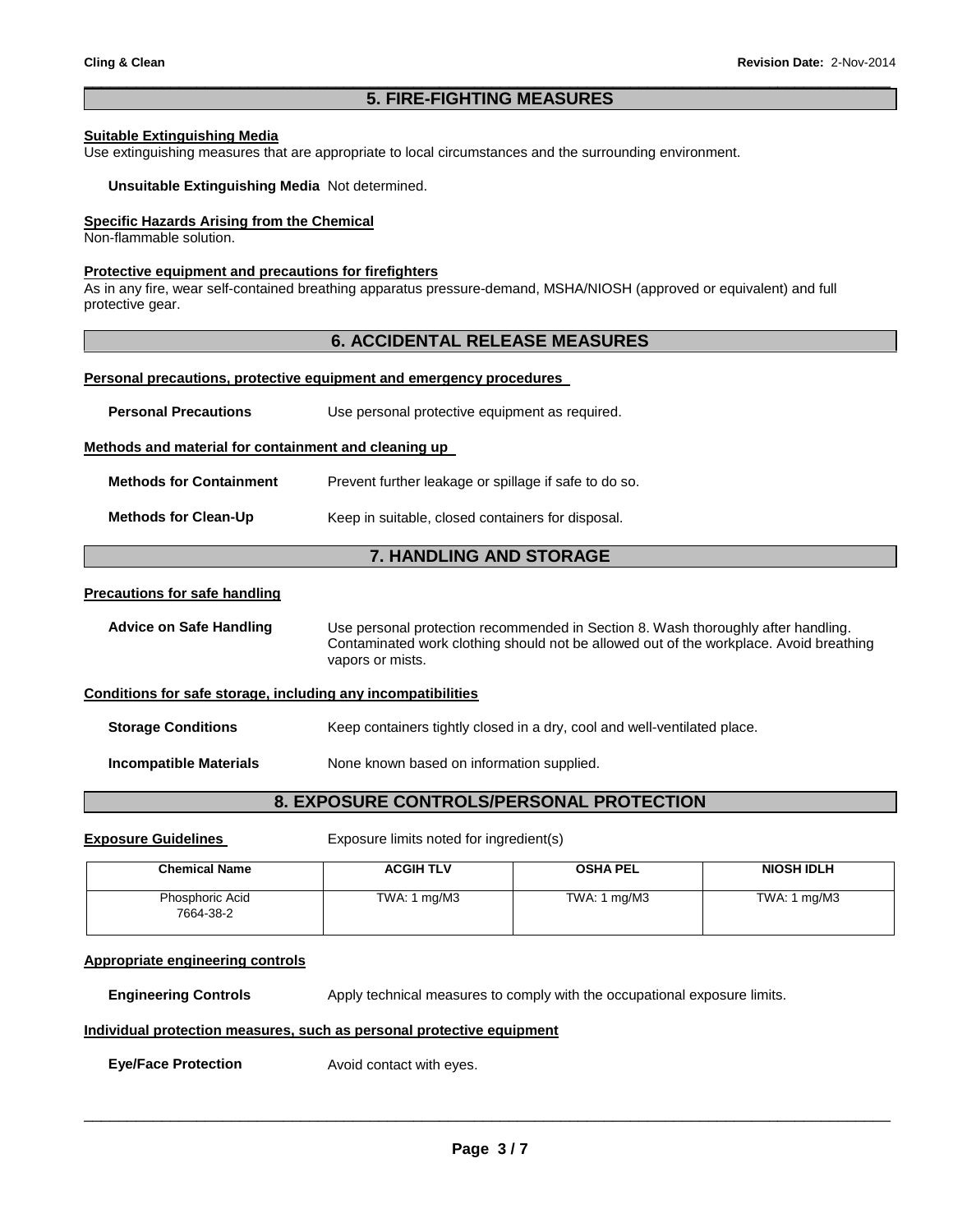**Skin and Body Protection** Wear suitable protective clothing.

**Respiratory Protection** Ensure adequate ventilation, especially in confined areas.

**General Hygiene Considerations** Handle in accordance with good industrial hygiene and safety practice.

# **9. PHYSICAL AND CHEMICAL PROPERTIES**

\_\_\_\_\_\_\_\_\_\_\_\_\_\_\_\_\_\_\_\_\_\_\_\_\_\_\_\_\_\_\_\_\_\_\_\_\_\_\_\_\_\_\_\_\_\_\_\_\_\_\_\_\_\_\_\_\_\_\_\_\_\_\_\_\_\_\_\_\_\_\_\_\_\_\_\_\_\_\_\_\_\_\_\_\_\_\_\_\_\_\_\_\_

#### **Information on basic physical and chemical properties**

| <b>Physical State</b><br>Appearance<br>Color | Liquid<br>Not determined<br>Not determined | Odor<br><b>Odor Threshold</b> | Not determined<br>Not determined |
|----------------------------------------------|--------------------------------------------|-------------------------------|----------------------------------|
| Property                                     | Values                                     | Remarks • Method              |                                  |
| pН                                           | $1 - 2$                                    |                               |                                  |
| <b>Melting Point/Freezing Point</b>          | Not determined                             |                               |                                  |
| <b>Boiling Point/Boiling Range</b>           | Not determined                             |                               |                                  |
| <b>Flash Point</b>                           | Not determined                             |                               |                                  |
| <b>Evaporation Rate</b>                      | Not determined                             |                               |                                  |
| Flammability (Solid, Gas)                    | n/a-liquid                                 |                               |                                  |
| <b>Upper Flammability Limits</b>             | Not determined                             |                               |                                  |
| Lower Flammability Limit                     | Not determined                             |                               |                                  |
| Vapor Pressure                               | Not determined                             |                               |                                  |
| <b>Vapor Density</b>                         | Not determined                             |                               |                                  |
| <b>Specific Gravity</b>                      | Not determined                             |                               |                                  |
| <b>Water Solubility</b>                      | Not determined                             |                               |                                  |
| Solubility in other solvents                 | Not determined                             |                               |                                  |
| <b>Partition Coefficient</b>                 | Not determined                             |                               |                                  |
| <b>Auto-ignition Temperature</b>             | Not determined                             |                               |                                  |
| <b>Decomposition Temperature</b>             | Not determined                             |                               |                                  |
| Kinematic Viscosity                          | Not determined                             |                               |                                  |
| <b>Dynamic Viscosity</b>                     | Not determined                             |                               |                                  |
| <b>Explosive Properties</b>                  | Not determined                             |                               |                                  |
| <b>Oxidizing Properties</b>                  | Not determined                             |                               |                                  |

# **10. STABILITY AND REACTIVITY**

#### **Reactivity**

Not reactive under normal conditions.

### **Chemical Stability**

Stable under recommended storage conditions.

#### **Possibility of Hazardous Reactions**

None under normal processing.

#### **Conditions to Avoid**

Keep out of reach of children.

# **Incompatible Materials**

None known based on information supplied.

#### **Hazardous Decomposition Products**

None known based on information supplied.

# **11. TOXICOLOGICAL INFORMATION**

**Information on likely routes of exposure**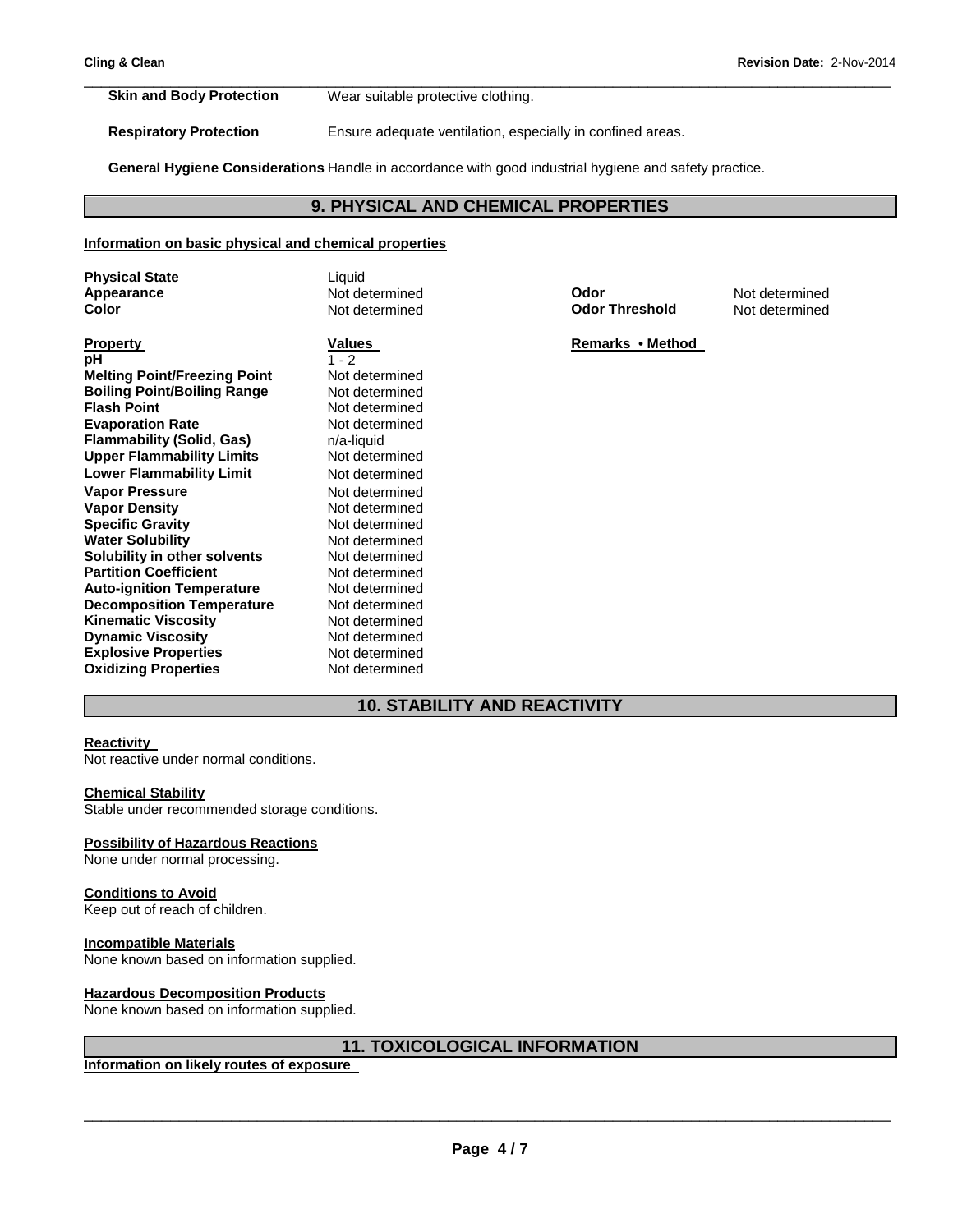# **Product Information Eye Contact Avoid contact with eyes. Skin Contact** May cause an allergic skin reaction. Causes skin irritation. May be harmful in contact with skin. **Inhalation Avoid breathing vapors or mists. Ingestion Do not taste or swallow.**

\_\_\_\_\_\_\_\_\_\_\_\_\_\_\_\_\_\_\_\_\_\_\_\_\_\_\_\_\_\_\_\_\_\_\_\_\_\_\_\_\_\_\_\_\_\_\_\_\_\_\_\_\_\_\_\_\_\_\_\_\_\_\_\_\_\_\_\_\_\_\_\_\_\_\_\_\_\_\_\_\_\_\_\_\_\_\_\_\_\_\_\_\_

#### **Component Information**

| <b>Chemical Name</b>                                 | Oral LD50            | Dermal LD50              | <b>Inhalation LC50</b>       |  |
|------------------------------------------------------|----------------------|--------------------------|------------------------------|--|
| <b>Phosphoric Acid</b><br>7664-38-2                  | 1530 mg/kg (Rat)     | 2740 mg/Kg (Rabbit)      | > 850 mg/M3 (Rat)            |  |
| Alkyl dimethyl benzyl<br>ammonium chloride           | $= 400$ mg/kg (Rat)  | $>$ 1990 mg/kg (Rabbit)  |                              |  |
| Nonylphenol polyethylene glycol<br>ether 127087-87-0 | 960-6980 mg/kg (Rat) | 2000-2991 mg/kg (Rabbit) | 1.15 mg/L (Rat) Aerosol, 4 h |  |

#### **Information on physical, chemical and toxicological effects**

**Symptoms** Please see section 4 of this SDS for symptoms.

#### **Delayed and immediate effects as well as chronic effects from short and long-term exposure**

**Carcinogenicity Not classifiable as a human carcinogen.** 

# **Numerical measures of toxicity**

Calculated ATC (Oral) of this mixture is >2500 mg/L

# **12. ECOLOGICAL INFORMATION**

# **Ecotoxicity Toxic to aquatic life with long lasting effects**

| <b>Chemical Name</b>                              | Algae/aquatic plants | Fish                                            | <b>Toxicity to</b><br>microorganisms  | Crustacea                                                                                 |
|---------------------------------------------------|----------------------|-------------------------------------------------|---------------------------------------|-------------------------------------------------------------------------------------------|
| Phosphoric Acid<br>7664-38-2                      |                      | Fish: Mosquito Fish: LC50 =<br>138 mg/L; 96 Hr; |                                       |                                                                                           |
| Nonylphenol, branched,<br>ethoxylated 127087-87-0 |                      | LC50: 3.8-6.2 mg/L; fathead<br>minnow, 96h      | $IC50: >1000$ mg/L,<br>Baacteria, 16h | LC50: 9.3-21.4 mg/L; Water<br>flea, 48h                                                   |
| Alkyl dimethyl benzyl<br>ammonium chloride        |                      |                                                 |                                       | Species: Daphnia magna<br>(Water flea)<br>Concentration: 0,05 mg/l<br>Exposure time: 48 h |

#### **Persistence/Degradability**

Not determined.

#### **Bioaccumulation**

Not determined.

**Mobility** Not determined

#### **Other Adverse Effects**

Not determined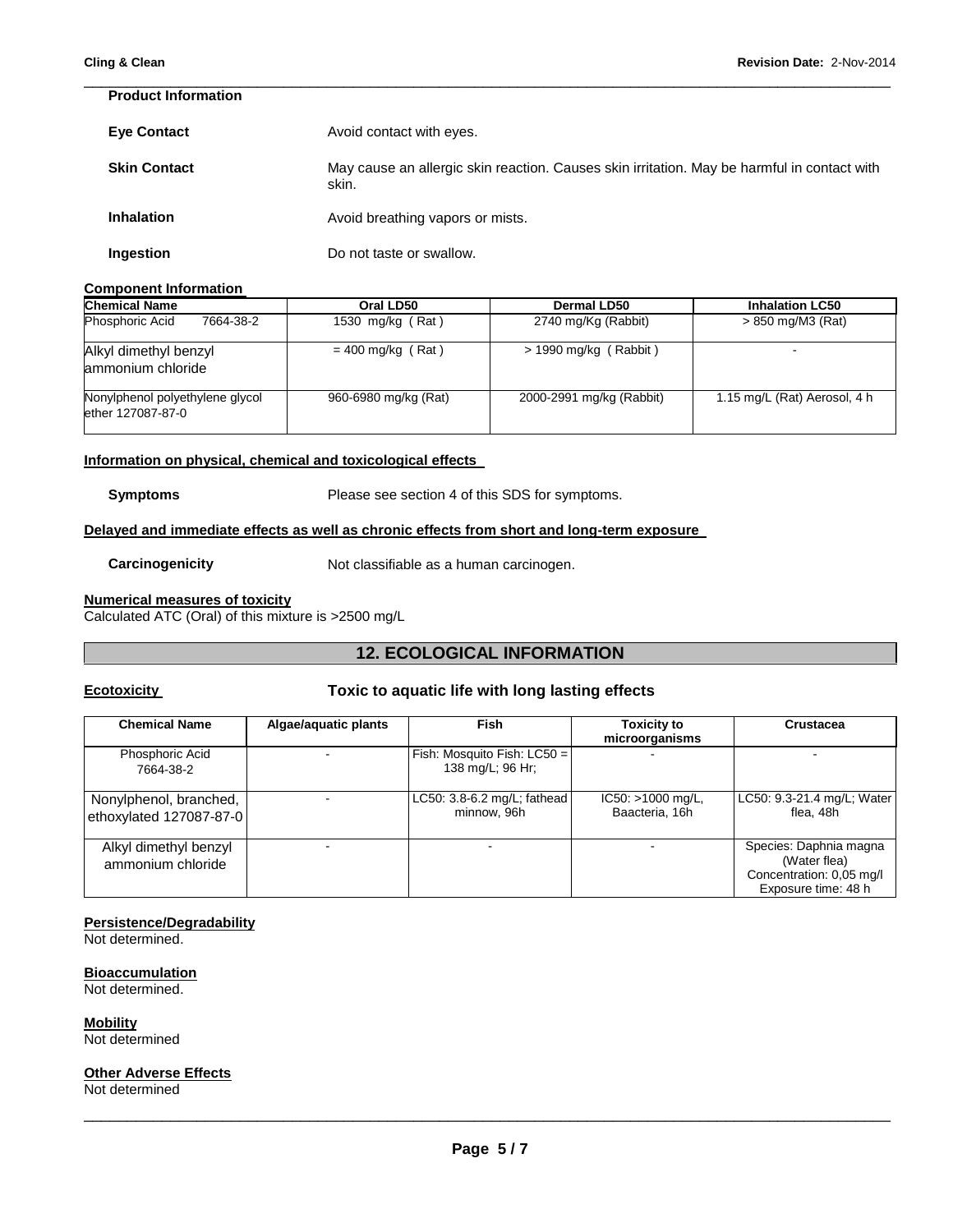#### \_\_\_\_\_\_\_\_\_\_\_\_\_\_\_\_\_\_\_\_\_\_\_\_\_\_\_\_\_\_\_\_\_\_\_\_\_\_\_\_\_\_\_\_\_\_\_\_\_\_\_\_\_\_\_\_\_\_\_\_\_\_\_\_\_\_\_\_\_\_\_\_\_\_\_\_\_\_\_\_\_\_\_\_\_\_\_\_\_\_\_\_\_ **13. DISPOSAL CONSIDERATIONS**

#### **Waste Treatment Methods**

| <b>Disposal of Wastes</b>     | Disposal should be in accordance with applicable regional, national and local laws and<br>regulations.                         |
|-------------------------------|--------------------------------------------------------------------------------------------------------------------------------|
| <b>Contaminated Packaging</b> | Disposal should be in accordance with applicable regional, national and local laws and<br>regulations.                         |
|                               | <b>14. TRANSPORT INFORMATION</b>                                                                                               |
| Note                          | Please see current shipping paper for most up to date shipping information, including<br>exemptions and special circumstances. |

I.

**DOT** UN 1805, phosphoric acid solutions, 8, III

# **15. REGULATORY INFORMATION**

# **International Inventories**

Not determined

### **US Federal Regulations**

# **CERCLA:**

| <b>Chemical Name</b>         | <b>Hazardous Substances RQs</b> | <b>CERCLA/SARA RQ</b> | <b>Reportable Quantity (RQ)</b> |
|------------------------------|---------------------------------|-----------------------|---------------------------------|
| Phosphoric Acid<br>7664-38-2 |                                 |                       | 5000 lbs                        |

# **SARA 313**

This material does not contain any chemical components with known CAS numbers that exceed the threshold reporting levels established by SARA Title III, Section 313.

#### **CWA (Clean Water Act)**

| <b>Chemical Name</b>         | <b>CWA - Reportable</b><br>Quantities | <b>CWA - Toxic Pollutants</b> | <b>CWA - Priority Pollutants</b> | <b>CWA - Hazardous</b><br><b>Substances</b> |
|------------------------------|---------------------------------------|-------------------------------|----------------------------------|---------------------------------------------|
| Phosphoric Acid<br>7664-38-2 |                                       |                               |                                  |                                             |

#### **US State Regulations**

# **U.S. State Right-to-Know Regulations**

| <b>Chemical Name</b>                              | New Jersey | <b>Massachusetts</b> | Pennsylvania |
|---------------------------------------------------|------------|----------------------|--------------|
| Phosphoric Acid                                   |            |                      |              |
| Nonylphenol, branched,<br>ethoxylated 127087-87-0 |            |                      |              |
| Alkyl dimethyl benzyl<br>ammonium chloride        |            |                      |              |

# **16. OTHER INFORMATION**

| <b>Issue Date:</b>    | 2-Nov-2014 |
|-----------------------|------------|
| <b>Revision Date:</b> | 2-Nov-2014 |
| <b>Revision Note:</b> | New format |